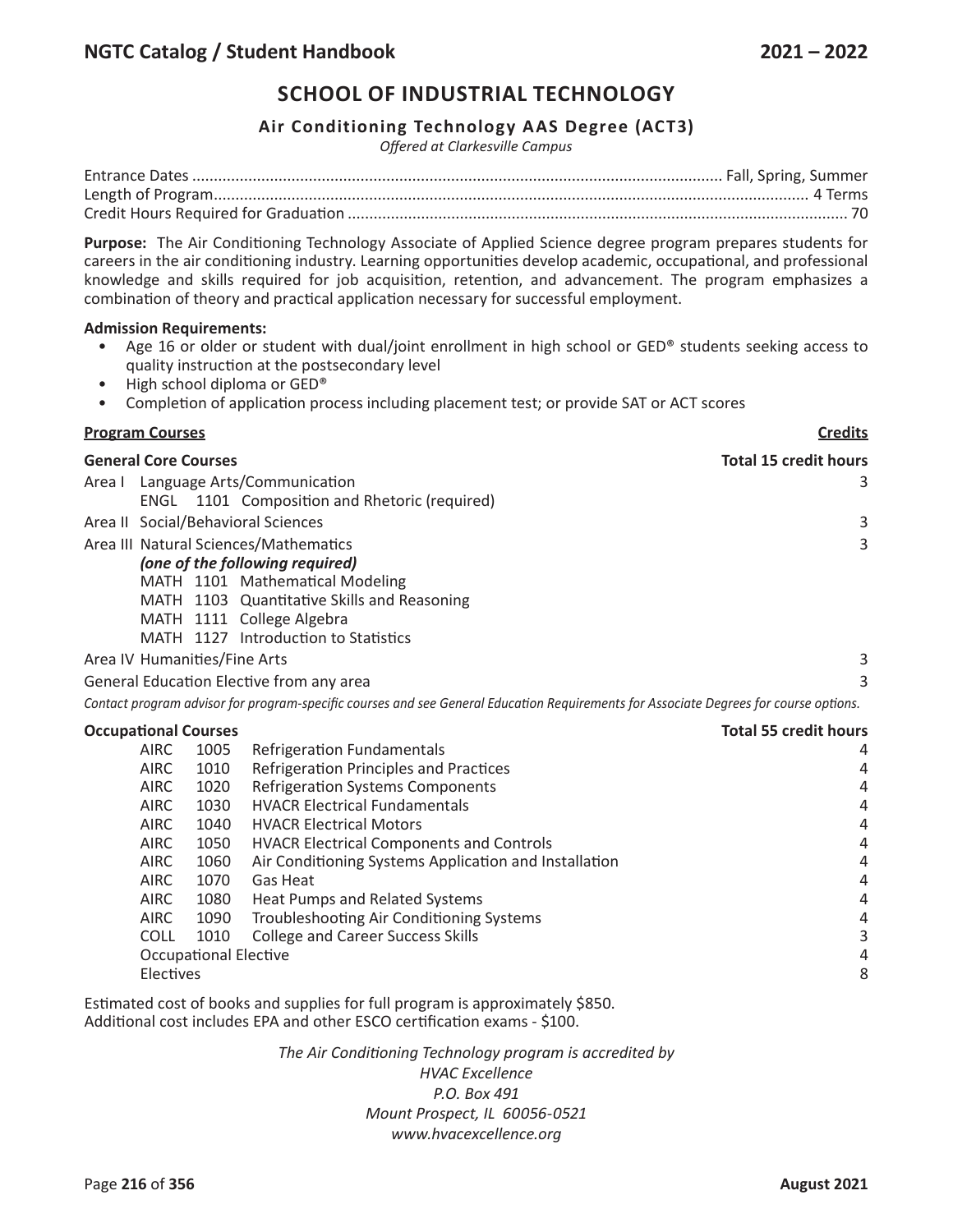## **Air Conditioning Technology Diploma (ACT2)**

*Offered at Clarkesville Campus*

**Purpose:** The Air Conditioning Technology diploma program prepares students for careers in the air conditioning industry. Learning opportunities develop academic, occupational, and professional knowledge and skills required for job acquisition, retention, and advancement. The program emphasizes a combination of air conditioning theory and practical application necessary for successful employment.

#### **Admission Requirements:**

- Age 16 or older or student with dual/joint enrollment in high school or GED® students seeking access to quality instruction at the postsecondary level
- High school diploma or GED®
- Completion of application process including placement test; or provide SAT or ACT scores

# **Program Courses Credits Basic Skills Courses Total 9 credit hours** COLL 1010 College and Career Success Skills 3 3 ENGL 1010 Fundamentals of English I 3 3 MATH 1012 Foundations of Mathematics 3 **Occupational Courses Total 44 credit hours**

| <b>AIRC</b> | 1005                  | Refrigeration Fundamentals                            | 4              |
|-------------|-----------------------|-------------------------------------------------------|----------------|
| <b>AIRC</b> | 1010                  | Refrigeration Principles and Practices                | 4              |
| <b>AIRC</b> | 1020                  | <b>Refrigeration Systems Components</b>               | 4              |
| <b>AIRC</b> | 1030                  | <b>HVACR Electrical Fundamentals</b>                  | 4              |
| <b>AIRC</b> | 1040                  | <b>HVACR Electrical Motors</b>                        | 4              |
| <b>AIRC</b> | 1050                  | <b>HVACR Electrical Components and Controls</b>       | 4              |
| <b>AIRC</b> | 1060                  | Air Conditioning Systems Application and Installation | 4              |
| <b>AIRC</b> | 1070                  | Gas Heat                                              | 4              |
| <b>AIRC</b> | 1080                  | Heat Pumps and Related Systems                        | 4              |
| <b>AIRC</b> | 1090                  | Troubleshooting Air Conditioning Systems              | 4              |
|             | Occupational Elective |                                                       | $\overline{4}$ |

Estimated cost of books and supplies for full program is approximately \$625. Additional cost includes EPA and other ESCO certification exams - \$100.

> *The Air Conditioning Technology program is accredited by HVAC Excellence P.O. Box 491 Mount Prospect, IL 60056-0521 www.hvacexcellence.org*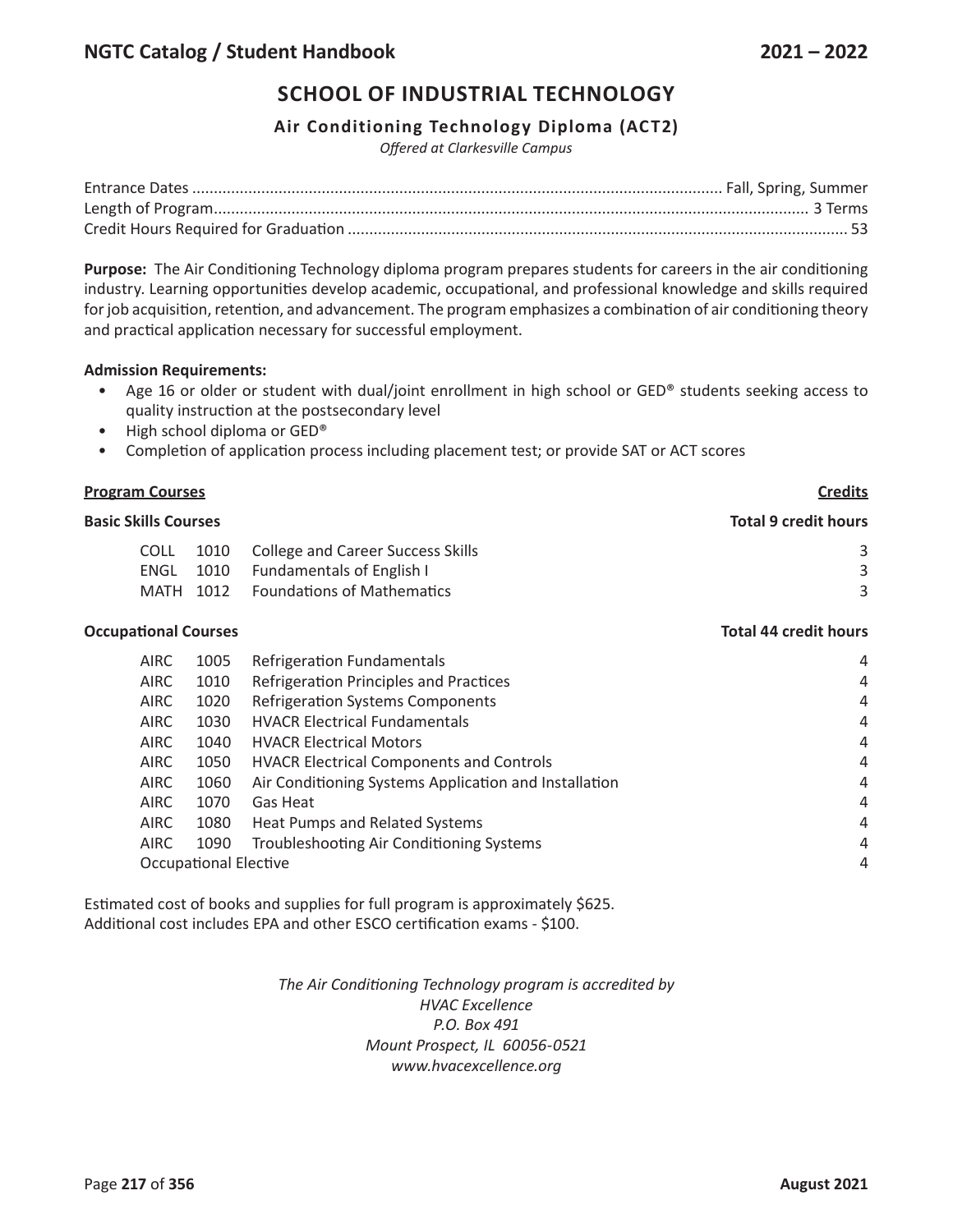## **Advanced Commercial Refrigeration Certificate (AC81)**

*Offered at Clarkesville Campus*

**Purpose:** The Advanced Commercial Refrigeration certificate program prepares diploma or degree graduates or air conditioning technicians for careers in the commercial refrigeration air conditioning industry. The program emphasizes a combination of theory and practical application necessary for successful employment.

#### **Admission Requirements:**

- Age 16 or older or student with dual/joint enrollment in high school or GED® students seeking access to quality instruction at the postsecondary level
- High school diploma or GED®
- Completion of application process including placement test; or provide SAT or ACT scores
- Completion of the Air Conditioning Technology degree or diploma program or three years' experience as an air conditioning technician

| <b>Program Courses</b> |      |                                                        |                                                                                   |  |
|------------------------|------|--------------------------------------------------------|-----------------------------------------------------------------------------------|--|
| AIRC                   |      |                                                        | 4                                                                                 |  |
| AIRC                   |      |                                                        | 4                                                                                 |  |
| <b>AIRC</b>            | 2090 | Troubleshooting and Servicing Commercial Refrigeration | Δ                                                                                 |  |
|                        |      |                                                        | 2070 Commercial Refrigeration Design<br>2080 Commercial Refrigeration Application |  |

Estimated cost of books and supplies for full program is approximately \$200.

# **Air Conditioning Electrical Technician Certificate (ACK1)**

*Offered at Clarkesville Campus*

**Purpose:** The Air Conditioning Electrical Technician certificate program prepares students in the air conditioning area of study to acquire competencies in electricity related to installation, service, and maintenance of electrical systems.

#### **Admission Requirements:**

- Age 16 or older or student with dual/joint enrollment in high school or GED® students seeking access to quality instruction at the postsecondary level
- High school diploma or GED®
- Completion of application process including placement test; or provide SAT or ACT scores

| <b>Program Courses</b> | <b>Credits</b>                                |   |
|------------------------|-----------------------------------------------|---|
| AIRC.                  | 1030 HVACR Electrical Fundamentals            | 4 |
| AIRC.                  | 1040 HVACR Electrical Motors                  | Δ |
| AIRC                   | 1050 HVACR Electrical Components and Controls | Δ |
|                        |                                               |   |

Estimated cost of books and supplies for full program is approximately \$200.